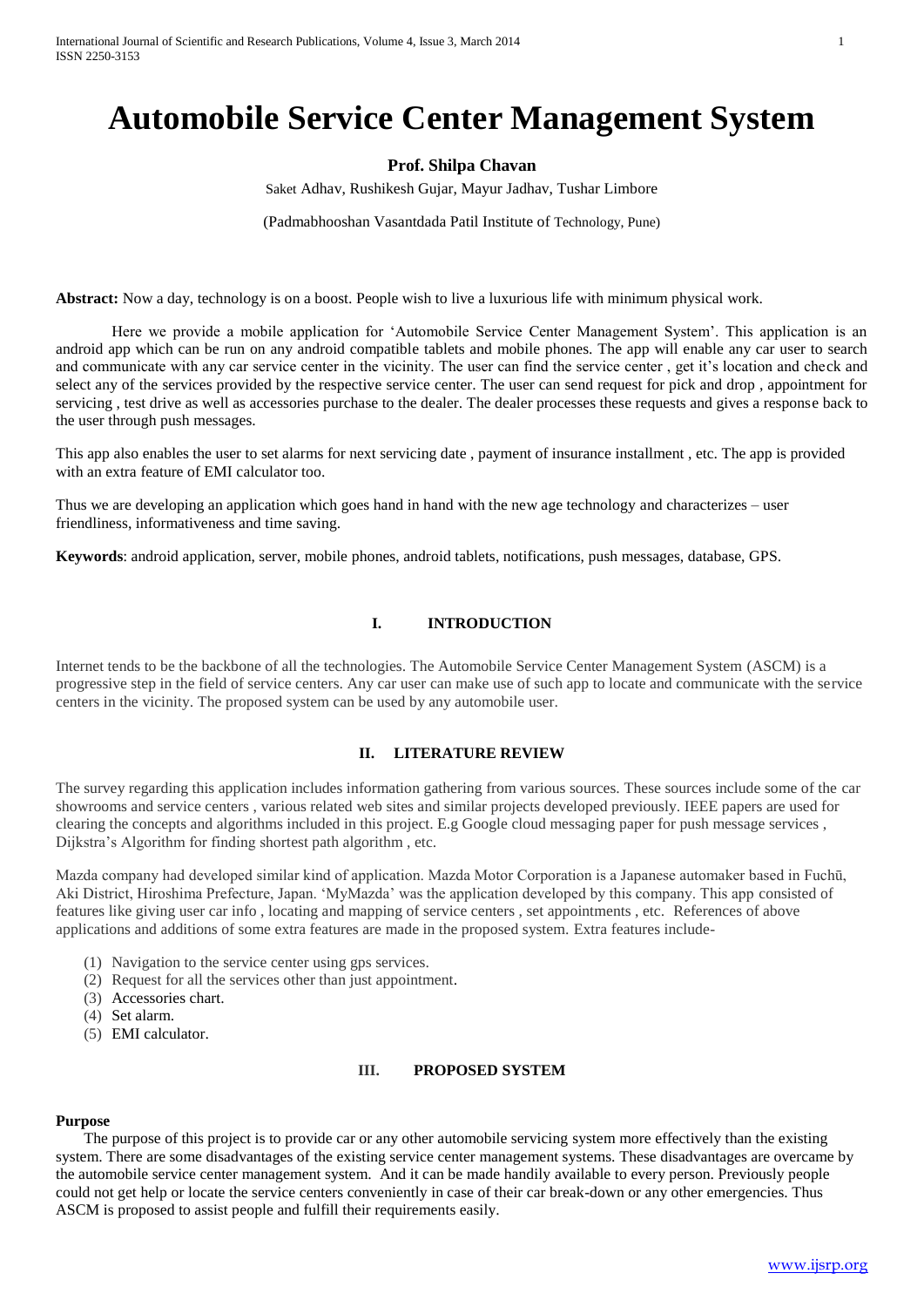### **Architecture**



Fig. 1 Architecture Automobile Service Center Management System

## **Mathematical Model**

A mathematical model is a description of a system using mathematical concepts and language. The process of developing a mathematical model is termed mathematical modeling. Mathematical model consist of three parts:

- 1. Mapping
- 2. State Diagram
- 3. Set theory

In proposed project there 'N' number of users and system. Therefore our mapping is many to many. The users are represented as  $\{U1, U2, U3, \ldots, Un\}$ . And our system represented as  $\{S1, S2, S3, \ldots, Sn\}$ .

User set:{U1,U2,U3…..Un} System set:{S1,S2,S3…Sn}. Relationship: Many to Many

The 'Haversine' formula is used to calculate the distance between 2 points.

Haversine formula:

 $a = sin^2(\Delta \varphi/2) + cos(\varphi_1) . cos(\varphi_2) . sin^2(\Delta \lambda/2)$  $c = 2 \cdot \text{atan2}(\sqrt{a}\sqrt{1-a}))$  $d = R.c$ Where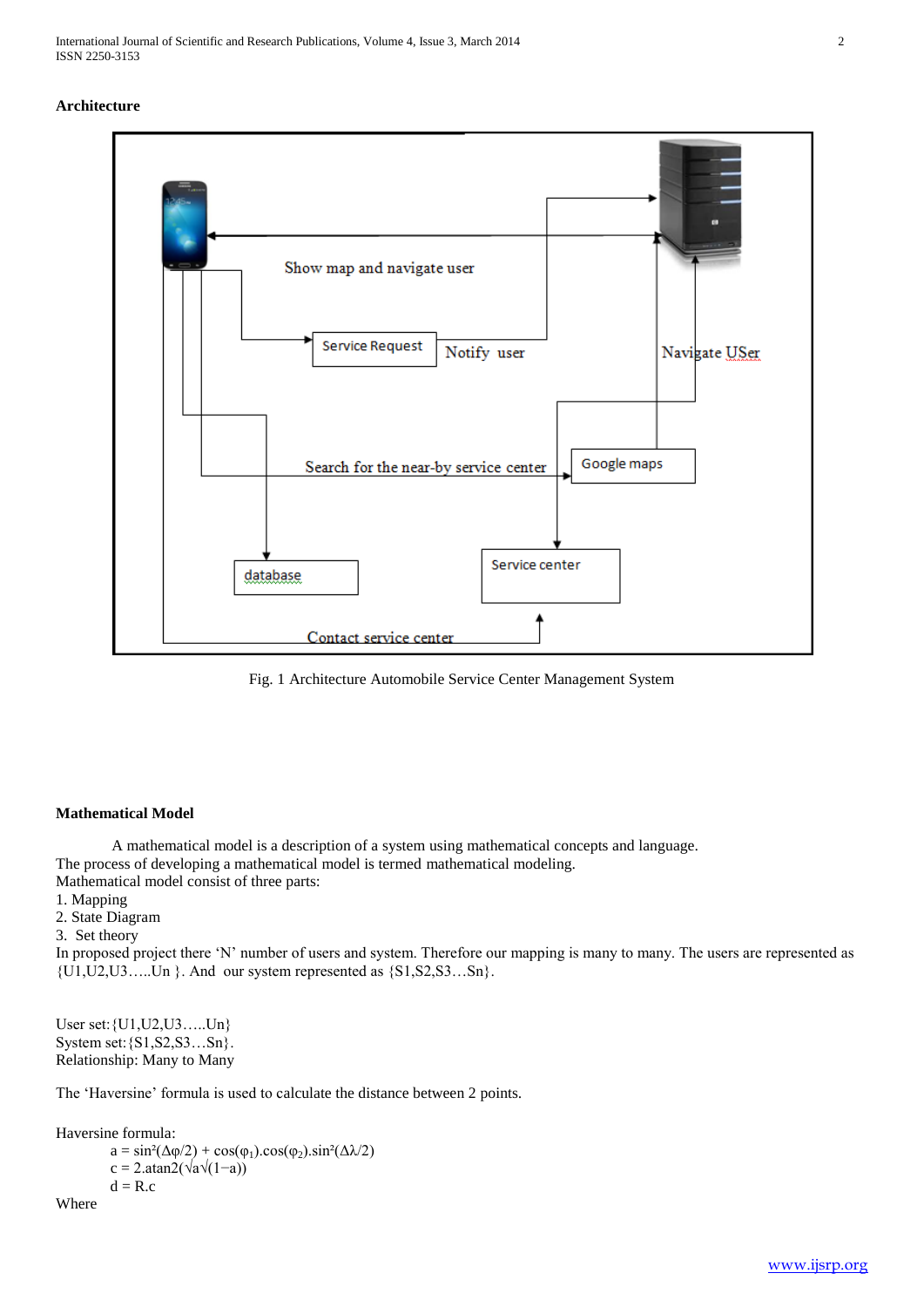International Journal of Scientific and Research Publications, Volume 4, Issue 3, March 2014 3 ISSN 2250-3153

φ is latitude λ is longitude

R is earth's radius (mean radius  $= 6,371 \text{ km}$ )

Note: Angles are in radians.

# **IV. FEASIBILITY STUDY**

Feasibility Analysis is the process of determination of whether or not a project is worth doing. Feasibility studies are undertaken within tight time constraints and normally culminate in a written and oral feasibility report. It helped in taking decisions such as which software to use etc.

[1] Technical Feasibility

[2] Economical Feasibility

[3]Operational Feasibility

## **Technical Feasibility**

Technical feasibility determines whether the work for the project can be done with the existing equipment, software technology and available personnel. Technical feasibility of proposed project refer to the software and hardware requirements. The project is developed using android SDK. SQLite is used for DBMS. The proposed project can be implemented on any tablet or mobile phones having android operating system version 4.0 and above.

### **Economical Feasibility**

**E**conomical feasibility determines whether there are sufficient benefits in creating to make the cost acceptable, or is the cost of the system too high. The softwares used to develop the proposed system are cost efficient. Android SDK and SQLite are available for free on Google Market. It is assumed that the user already possesses tablet or mobile phones supporting android OS.

### **Operational feasibility**

As our system provide various function, it is important to measure the feasibility of each function for measuring overall feasibility of our system. Mapping , navigating , notifications , etc are easily operated using proposed project.

## **V. SYSTEM FEATURES**

- 1. Notification: Used to notify user of the service response
- 2. Car Catalogue: List of the car detail and there info.
- 3. Push Message: Used to inform user regarding the offer and product
- 4. Alarm: Used to set Alarm of the next servicing, installment date, etc.
- 5. Mapping: It is use to map nearby service centers.
- 6. Service Request: User request for services provided by service center.
- 7. EMI Calculator: Used to calculate the easy monthly installments.
- 8. Dealer And Personal Inforamation.

### [A]Functional Requirements

- Admin authentication using user id and password.
- RS 232 Serial communication mode.
- Power generator.
- RFID receiver.

## [B]Non-functional Requirements

- 24 X 7 availability.
- Better component design to get better performance.
- Flexible service based architecture will be highly desirable for future extension.
- Ease of Use-flexibility, performance.
- Security- Privacy, Confidentiality, Integrity, Authentication.
- Comprehensiveness- Transferability, Divisibility, Standardization.
- Maintenance.